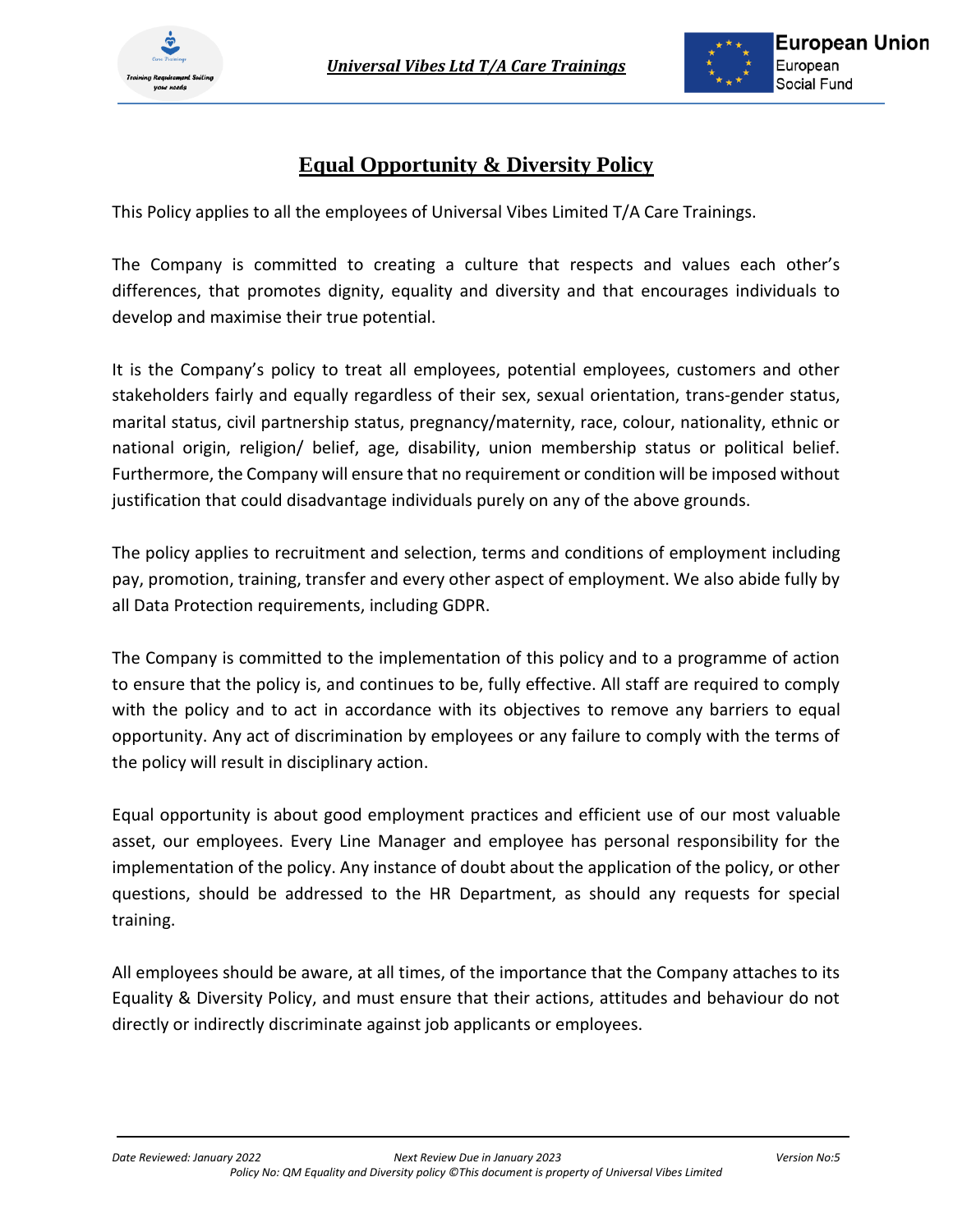### **Our Commitment**

As a Company we are committed to equality of opportunity and to the elimination of direct and indirect discrimination, harassment and victimisation of employees, job applicants, customers and contractors alike. We aim to create and maintain a working environment, terms and conditions (including equal pay for work of the same or similar nature or work of equal value) and personnel and management practices which ensure that no individual receives less favourable treatment on the grounds of their:

- sex;
- race;
- religion or belief;
- nationality;
- colour;
- ethnic origin;
- age;
- marital or parental status;
- gender (including gender reassignment);
- sexual orientation;
- physical or mental disabilities.

This list is not exhaustive.

Furthermore, we are committed to:

- create an environment in which individual differences and the contributions of all our employees are recognised and valued.
- ensure that every employee has a working environment that promotes dignity and respect to all. No form of intimidation, bullying or harassment will be tolerated. Employees experiencing any form of intimidation, bullying or harassment or any other form of discrimination should submit a grievance to their Line Manager.
- training, personal development and career progression opportunities are available to all employees.
- equality in the workplace is good management practice and makes sound business sense.
- review all our employment practices and procedures to ensure fairness.
- ensure that breaches of our Equality & Diversity Policy will be regarded as misconduct and could lead to disciplinary proceedings.

### **Protected Characteristics**

The current legislation identifies 9 (nine) protected characteristics defined as follows: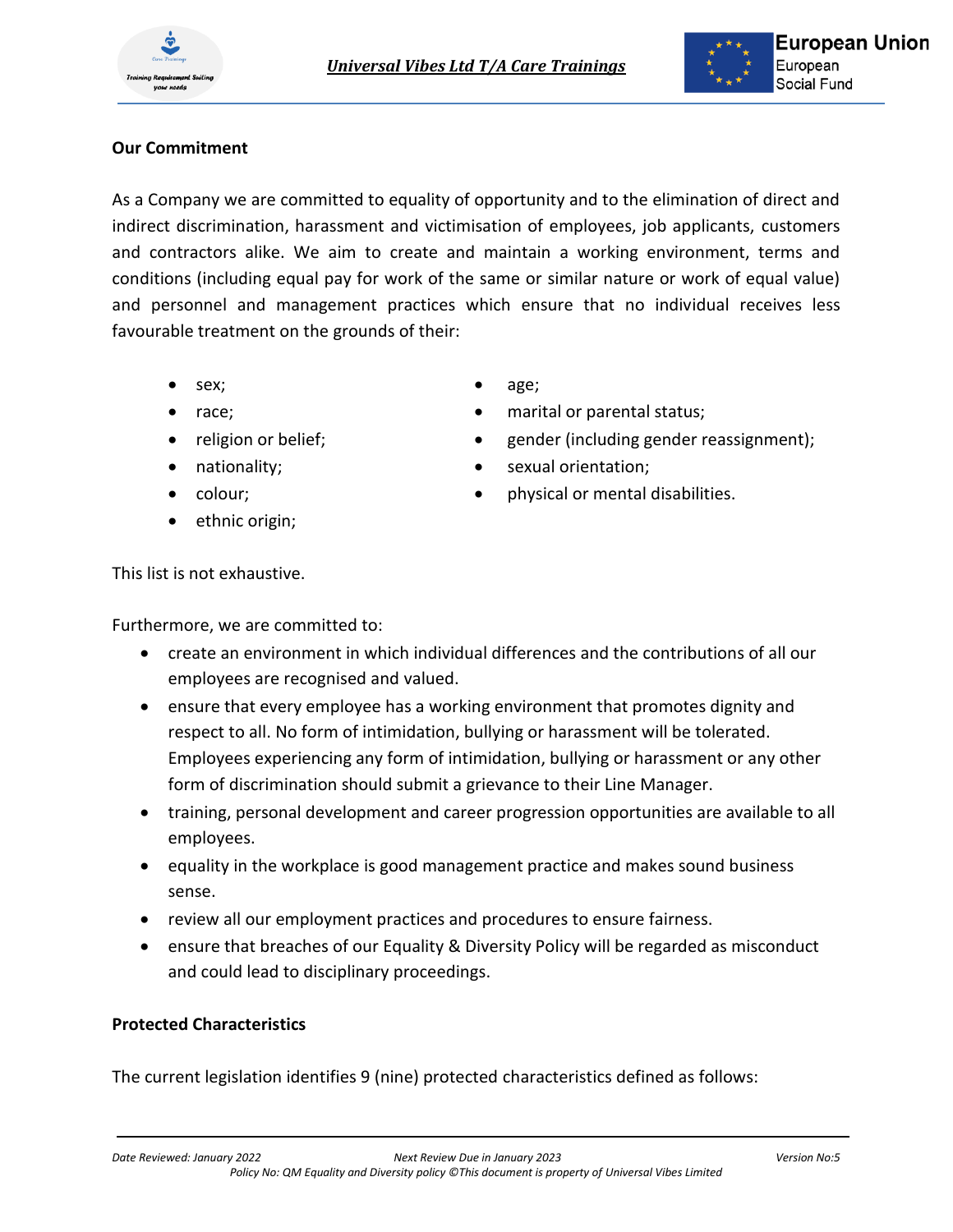

- **Age** Where this is referred to, it refers to a person belonging to a particular age (e.g. 32 year olds) or range of ages (e.g. 18 - 30 year olds).
- **Disability** A person has a disability if he/she has a physical or mental impairment which has a substantial and long-term adverse effect on that person's ability to carry out normal day-to-day activities.
- **Gender reassignment** The process of transitioning from one gender to another.
- **Marriage and civil partnership** Marriage is defined as a 'union between a man and a woman'. Same-sex couples can have their relationships legally recognised as 'civil partnerships'.
- **Pregnancy and maternity** Pregnancy is the condition of being pregnant or expecting a baby. Maternity refers to the period after the birth and is linked to maternity leave in the employment context. In the non-work context, protection against maternity discrimination is for 26 weeks after giving birth, and this includes treating a woman unfavourably because she is breastfeeding.
- **Race** A group of people defined by their race, colour, and nationality (including citizenship) ethnic or national origins.
- **Religion and belief** Religion has the meaning usually given to it but belief includes religious and philosophical beliefs including lack of belief (e.g. Atheism). Generally, a belief should affect your life choices or the way you live for it to be included in the definition.
- **Sex** A man or a woman.
- **Sexual orientation** Whether a person's sexual attraction is towards their own sex, the opposite sex or to both sexes

### **Types of Discrimination**

• **Direct Discrimination**

Occurs when someone is treated less favourably than another person because of a protected

characteristic.

### • **Associative discrimination**

This is direct discrimination against someone because they associate with another person who possesses a protected characteristic (e.g. a mother of a disabled child). Does not apply to marriage/civil partnerships or pregnancy/maternity.

## • **Perceptive discrimination**

This is direct discrimination against an individual because others think they possess a particular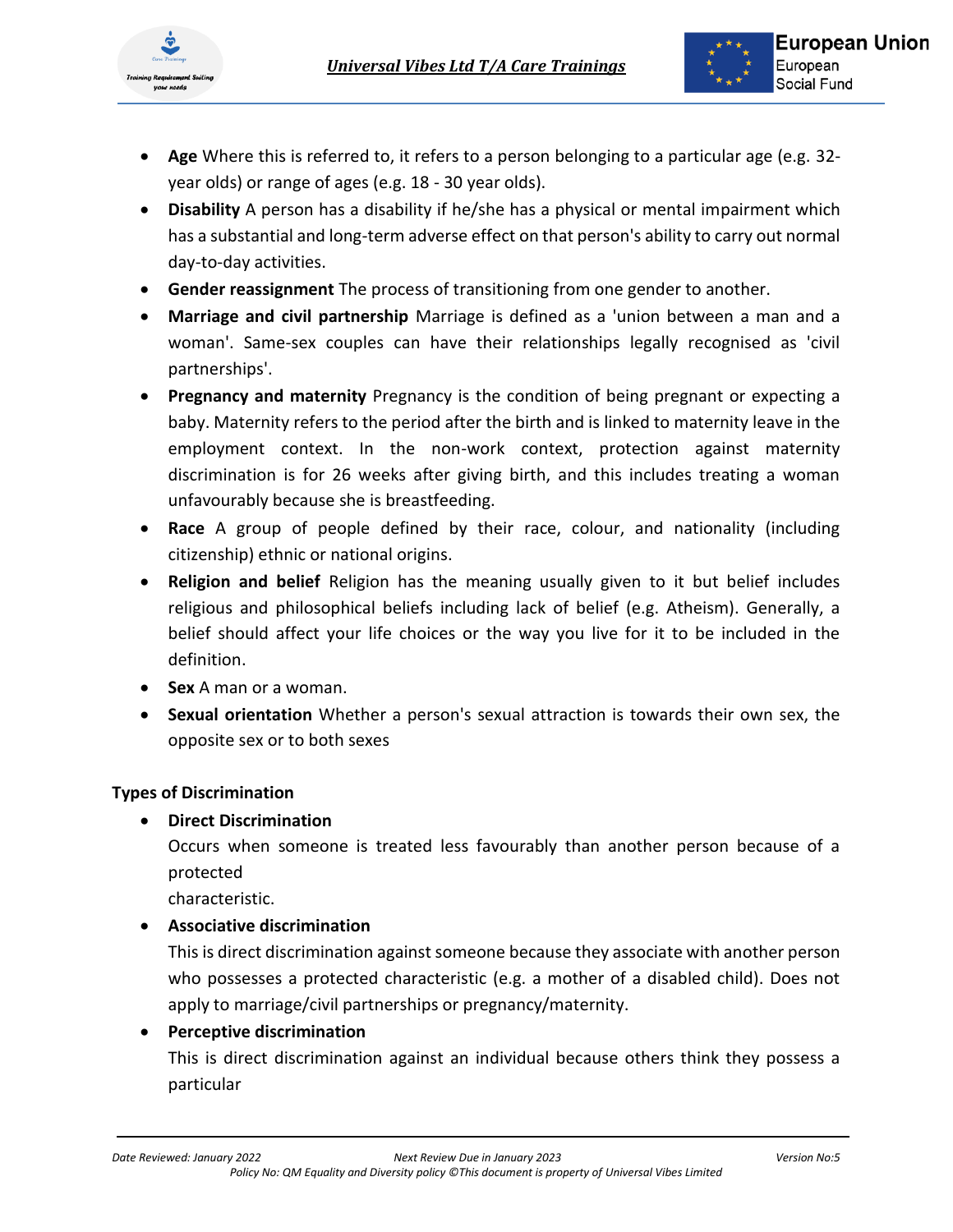

protected characteristic. It applies even if the person does not actually possess that characteristic. Does not apply to marriage/civil partnerships or pregnancy/maternity.

### • **Indirect discrimination**

Indirect discrimination can occur when a condition, rule, policy or a practice applies to everyone

but which may particularly disadvantage people who share a protected characteristic. Does not apply to pregnancy/maternity.

### • **Harassment**

Harassment is unwanted conduct related to a relevant protected characteristic, which has the

purpose or effect of violating an individual's dignity or creating an intimidating, hostile, degrading, humiliating or offensive environment for that individual.

Harassment may also include complaints of behaviour that is found to be offensive even if it is

not personally directed at the individual and the complainant need not possess the relevant

characteristic themselves. The protection is extended in that employees are also protected from harassment because of perception and association.

See the Bullying & Harassment Policy for more information.

### • **Victimisation**

Victimisation occurs when an employee is treated badly because they have made or supported a complaint or raised a grievance under the legislation; or because they are suspected of doing so. An employee is not protected from victimisation if they have maliciously made or supported an untrue complaint.

### • **Procedure**

As an equal opportunity employer, we recognise the need for continual action in order to promote equality of opportunity. Every manager and employee have a personal responsibility to implement this policy. The Company requires that its customers, suppliers and the general public are treated consistently within this policy.

Decisions with regards to recruitment, training and promotion will only be made with reference to the requirements for that position. Directors, managers and any employee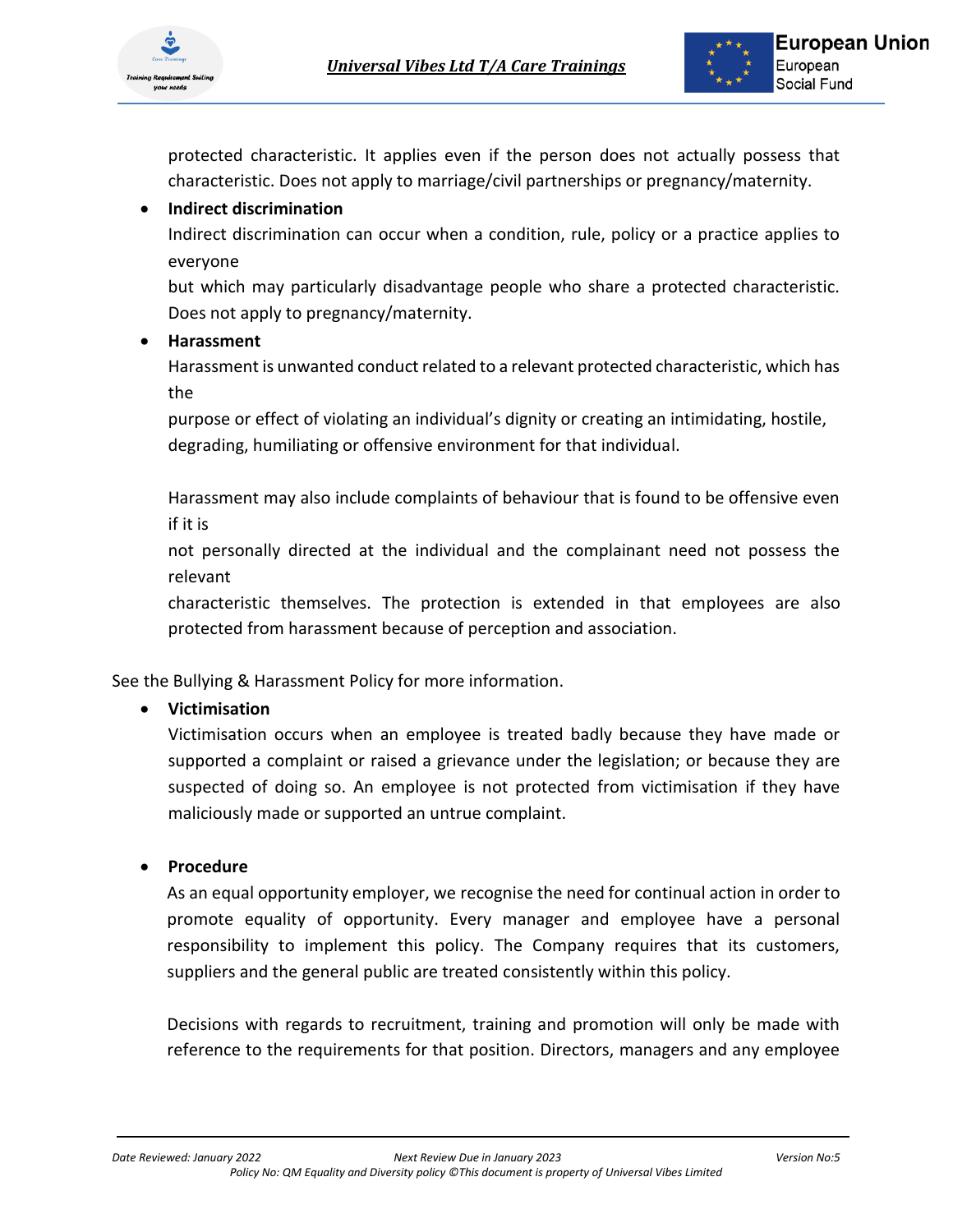

involved in recruitment, training or promotion will be provided with equal opportunities training and should request additional training should they feel it is necessary.

Employees who are disabled or become disabled in the course of their employment should inform the Company about their disability and may also wish to advise the Company of any "reasonable adjustments" to their job or working conditions or environment that might be necessary to assist them in the performance of their duties. Careful consideration will be given to any proposals and, where reasonable and reasonably practicable such adjustments will be made. There may, however, be circumstances where it will not be reasonable or reasonably practicable for the Company to accommodate those proposals.

All employees and job applicants will be asked to complete a form denoting their gender, race, ethnic origin, age and any disabilities. The Company guarantees that the information provided on this form will be used solely for the purpose of monitoring the effectiveness of its Equality & Diversity Policy.

The composition of the workforce and job applicants will be monitored on a regular basis. Should inequalities in recruitment, training or promotion become apparent, positive action may, if appropriate, be taken to redress the imbalance.

Any employee who harasses or treats another employee less favourably on the grounds of their sex, sexual orientation, trans-gender status, marital status, civil partnership status, pregnancy/maternity, race, colour, nationality, ethnic or national origin, religion/ belief, age, disability, union membership status or political belief will be subject to the Disciplinary and Dismissal Procedure.

#### **Recruitment**

The Company will ensure that:

- we will not discriminate unlawfully in arrangements for determining who should be offered employment.
- we will not discriminate unlawfully on the terms on which employment is offered; and
- we will not discriminate unlawfully by refusing to offer employment.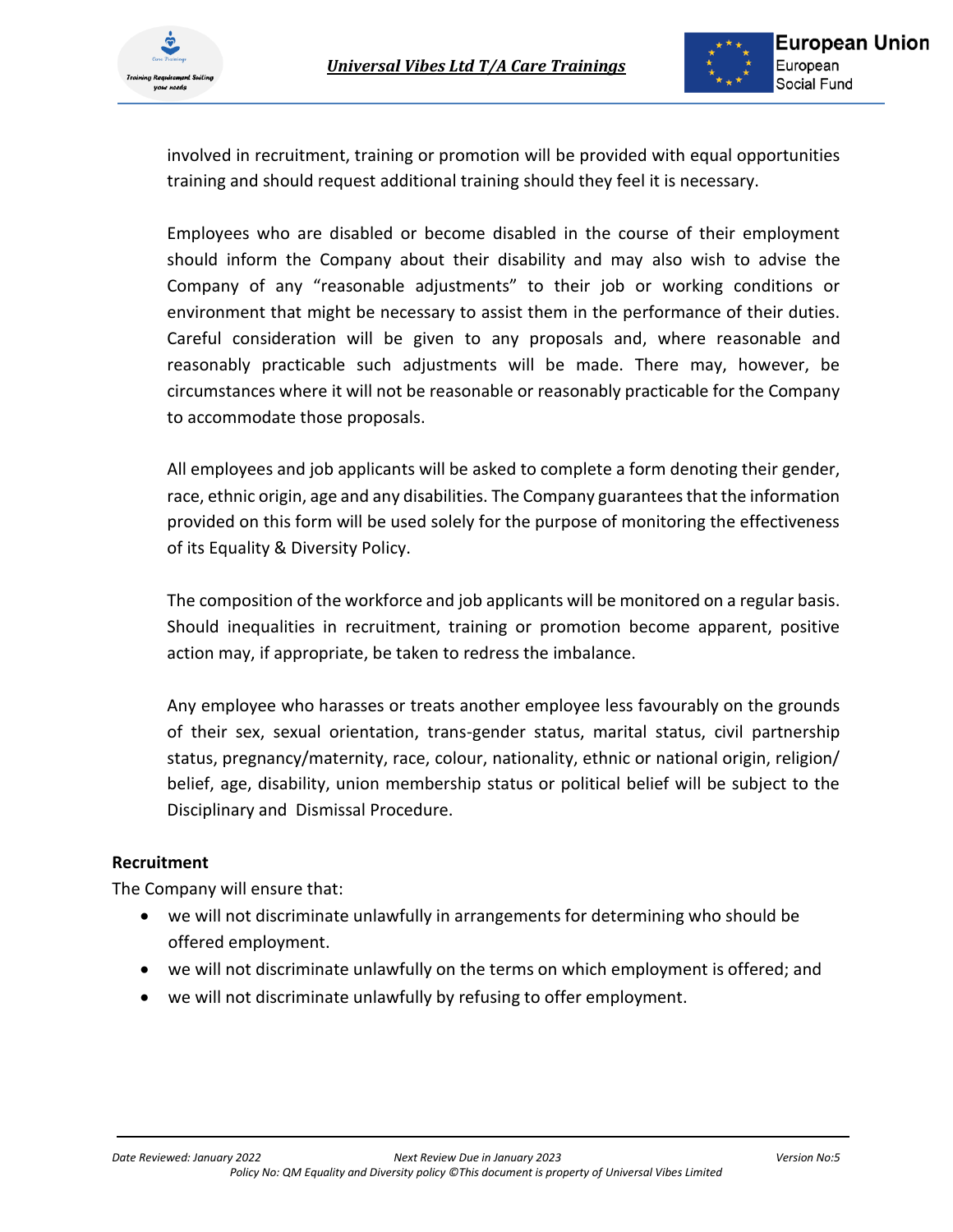

### **Sources of Candidates**

Sourcing of applicants should include not only local, national and trade press, but also a combination of the following: employment agencies, Employment Services, search and selection consultants, existing employees, direct applicants, schools, careers, further and higher education establishments etc. as appropriate.

#### **Advertising**

It is necessary to state that the Company is an equal opportunities employer in all recruitment advertising (both internal and external), and that the Company welcomes applications from all people regardless of sex, sexual orientation, trans-gender status, marital status, civil partnership status, pregnancy/maternity, race, colour, nationality, ethnic or national origin, religion/ belief, age, disability, union membership status or political belief. Clear instructions must be given with regards to how an application should be made.

#### **Interviews**

The interview is the stage of the process at which the recruiter is **most vulnerable** to his/her own subjectivity. Interviews should always be confirmed in writing or the preferred format for a visually impaired candidate.

Under provisions in the current legislation, the Company has a duty to make reasonable adjustments at interview for a disabled candidate such as:

- holding an interview on the ground floor for a wheelchair user; or
- allowing the candidate to be accompanied by a signer or interpreter.

All candidates will be asked prior to their interview if they have any special requirements in order for them to not be disadvantaged at the interview stage.

#### **Selection**

The selection criteria described within the job specification and person specification are designed so that;

• only relevant competencies are measured and only at the relevant level; and candidates that are equally able to do the job are equally able to meet the assessment criteria regardless of sex, sexual orientation, trans-gender status, marital status, civil partnership status, pregnancy/maternity, race, colour, nationality, ethnic or national origin, religion/ belief, age, disability, union membership status or political belief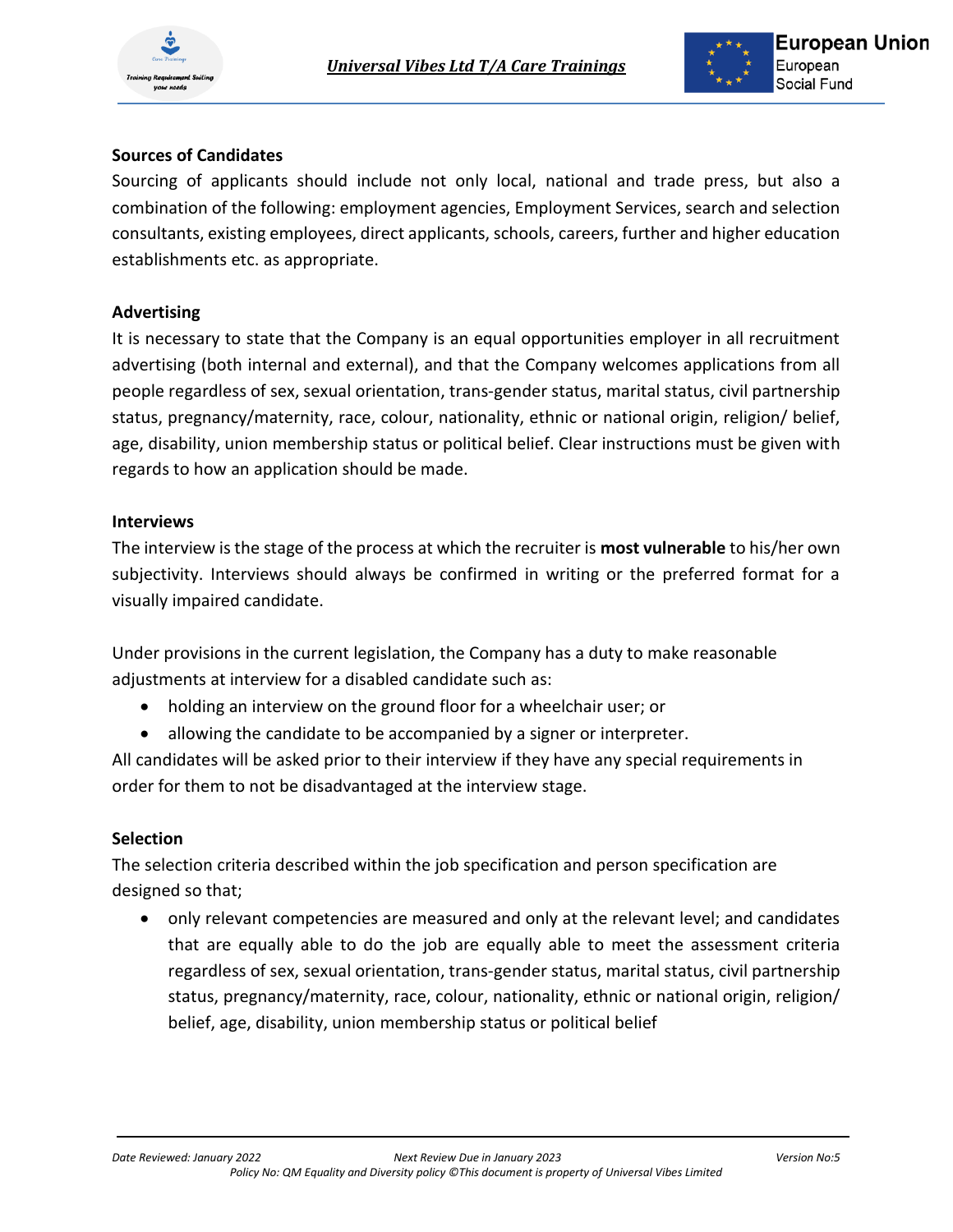



#### **Promotion and Transfer**

All the criteria used by the Company that contribute to the decisions for promotion or transfer must be objective, free from bias, justifiable and must not discriminate unlawfully either directly or indirectly.

### **Training**

The selection criteria used for access to training should not discriminate unlawfully either directly or indirectly.

The Company has formulated a consistent approach to occupational training. The Company promotes a fair and consistent training plan obtained through the personal development and appraisal system.

As part of this process an individual's needs are assessed against the following criteria:

- requirement for the individual's current job;
- requirement for a job to which the candidate is to be promoted;
- legal or best practice requirements; and
- personal development.

#### **Performance Development Reviews**

The Performance Development Review discussion must be conducted in such a way that it does not discriminate against a person on the grounds of sex, sexual orientation, trans-gender status, marital status, civil partnership status, pregnancy/maternity, race, colour, nationality, ethnic or national origin, religion/ belief, age, disability, union membership status or political belief

#### **Communications**

It is the Company's policy to make every effort to avoid the use in all its internal and external communications of gender-biased language and oppressive or offensive terminology and imagery, and to promote inclusive language and imagery.

#### **Concerns about Discrimination**

If you have any concerns regarding inequality of opportunity you should pursue the matter through the Company's Grievance Procedure.

Alternatively, such reports can be made directly through the Whistleblowing (Disclosure) Policy if it is felt that the use of the Grievance Procedure is an inappropriate course of action. The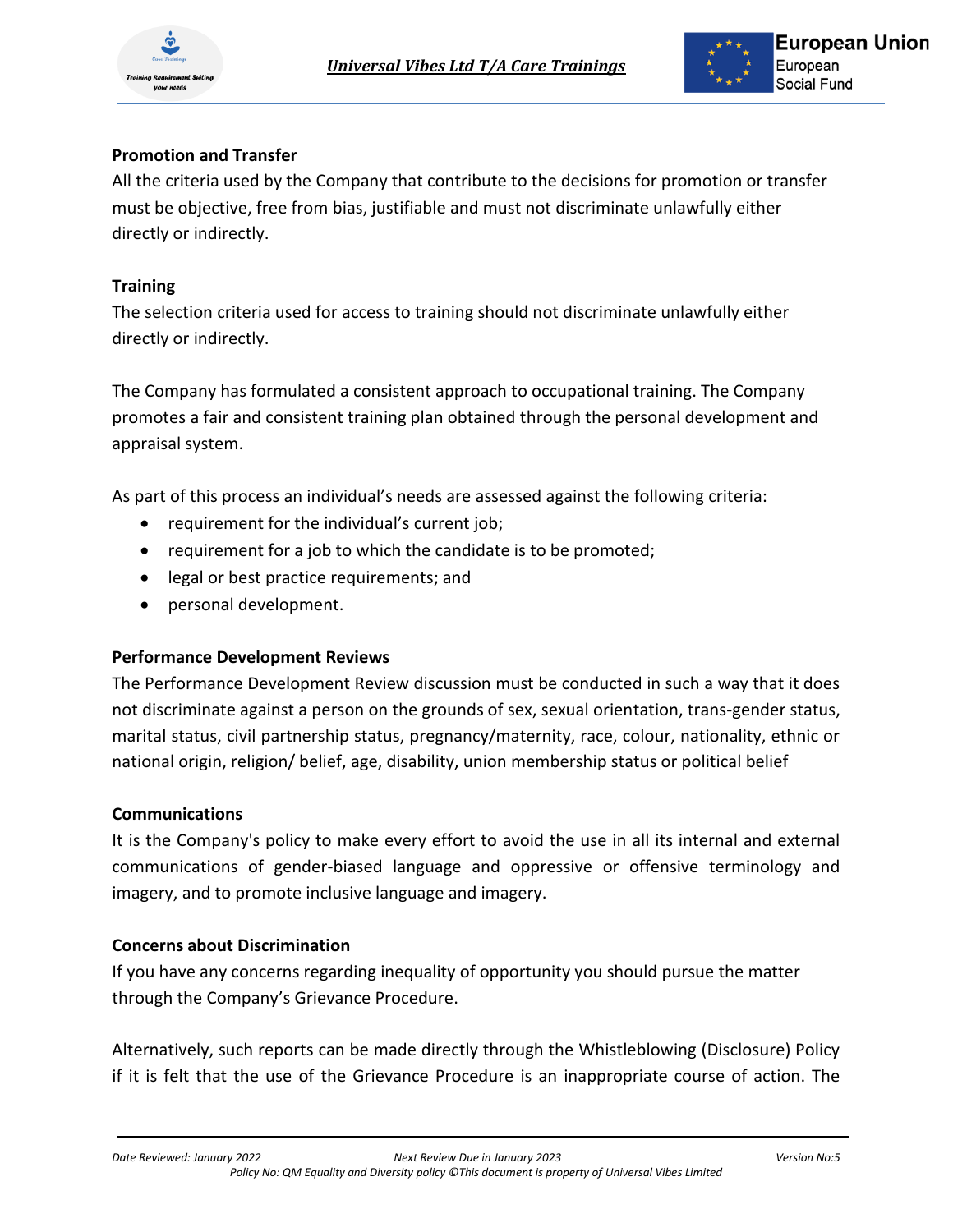Company is concerned to ensure that employees feel comfortable about raising such complaints. No individual will be penalised for raising such a complaint unless it is untrue and made in bad faith.

### **Breaches of the Equality & Diversity Policy**

Any employee who does not implement the Equality and Diversity Policy will be subject to disciplinary action up to and including summary dismissal.

We are committed to:

- support the principles and practices of equal opportunities and ensuring that it is the duty of all employees to accept personal responsibility for implementing and adhering to the principles of equal opportunity and maintaining harmony in the work environment.
- actively promote equal opportunities throughout the organisation through the application of employment policies and practices which will ensure that individuals receive treatment that is fair and equitable and consistent with their relevant aptitudes, potential, skills and abilities.
- ensure that all Managers will ensure that all employees comply with these principles.
- ensure that individuals are recruited, remunerated, promoted and trained on objective criteria having regard to their relevant aptitudes, potential, skills and abilities. In particular, no applicant will be placed at a disadvantage by requirements or conditions which are not necessary to the performance of the job or which constitute direct or indirect unfair discrimination.
- monitor the composition of our employees and applicants for jobs on an anonymous basis at all levels.
- monitor the number and outcome of complaints under the Equality & Diversity Policy and the Bullying & Harassment Policy. A report will be made to the Board annually.
- ensure that no employment decision will be taken based on irrelevant or discriminatory criteria; and where our business needs allow, working patterns will be reviewed so as to enable us to offer flexible working where practicable, to employees and to applicants for employment who have 'carer' or childcare responsibilities.

### **Monitoring and Assessment**

The Company will assess and review the effectiveness of the Equality and Diversity Policy, and the impact of all other relevant policies and practices on all employees.